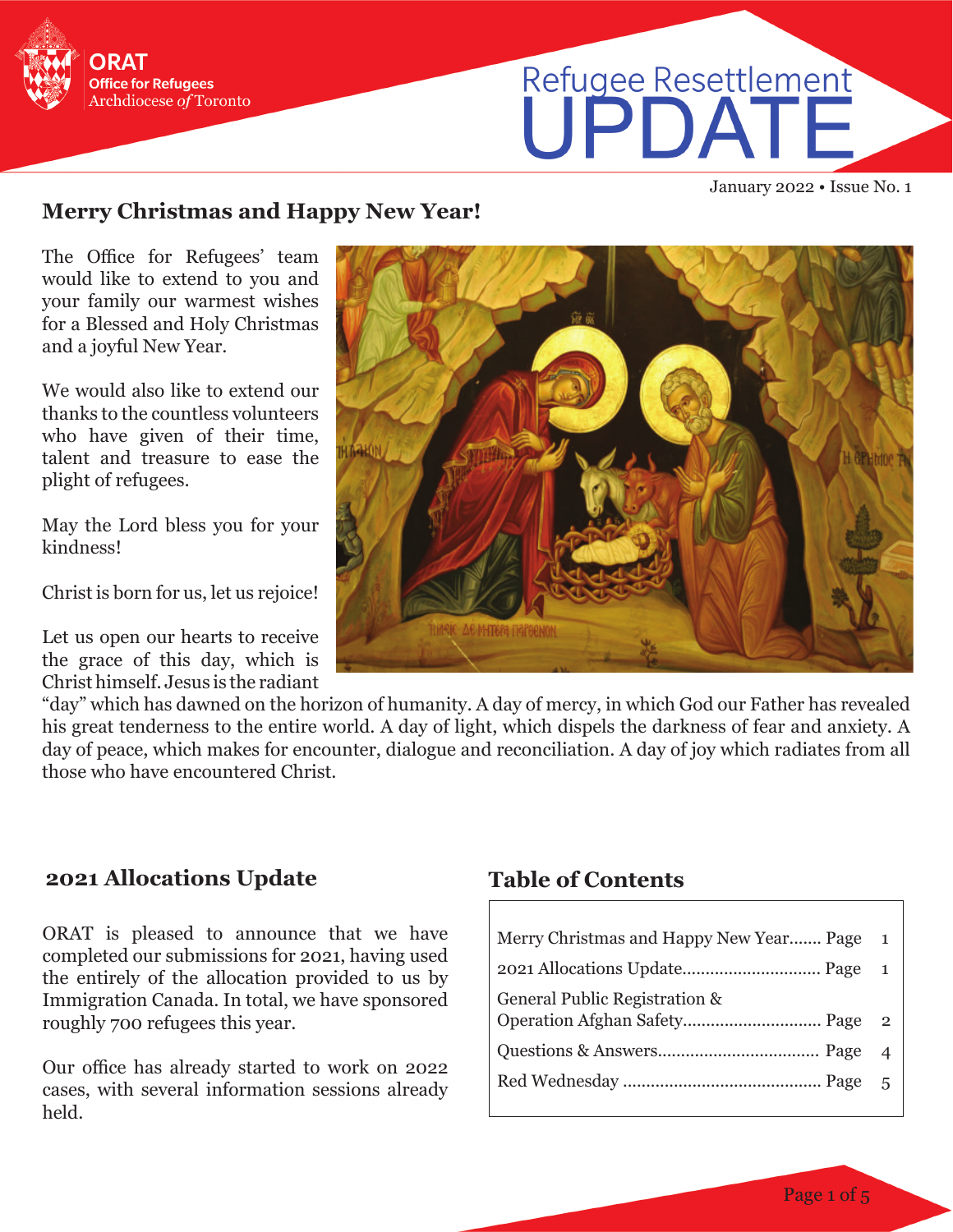## **General Public Registration & Information on Operation Afghan Safety**

ORAT is pleased to announce the details of the following two refugee resettlement programs. Cosponsors for both programs must reside in the Greater Toronto Area.

1) **General Public Registration:** This program is intended for member of the General Public who wish to sponsor family members who are in need of refugee resettlement. This programs is not intended for cosponsors who are parishioners of Catholic Churches, or of Eastern Rite Catholic or Orthodox churches within the Archdiocese of Toronto, with whom ORAT has developed specific programs for its members; and

2) **Operation Afghan Safety ("OAS"):** This program has been developed in conjunction with Immigration Canada as a response to the unfolding refugee crisis in Afghanistan. This special program is intended to assist those who wish to sponsor an Afghan refugee from specific vulnerable populations, which Immigration Canada has defined.

Online registration will take place simultaneously for both programs and will begin on Monday, January 3, 2022 at 12:01AM and will close on Sunday, January 9, 2022 at 11:59PM.

If you wish to sponsor a refugee for either program, please click on the following link: <https://intro-to-resettlement-public-2022.eventbrite.ca>

Given the expected high level of demand for these programs, registrants will be limited to sponsor 1 (one) family. Families, as defined by the Ministry of Immigration, Refugees and Citizenship Canada (IRCC), are comprised of mother, father and dependent children under the age of 22. Exceptions may be granted to those who wish to sponsor more than one family when there are compelling reasons to do so. Please note that we will not consider any changes to the name of the Cosponsor or the name of the Principal Applicant (i.e., head of the refugee family) once the registration form has been completed.

Also, it is important to note that registering for these programs is NOT a guarantee that you will be able to sponsor through ORAT. Given the limited allocation given to ORAT by Immigration Canada for each program, and the expected large number of registrants, ORAT will be holding a draw for each program. All registrants within each program have an equal chance of being selected and invited to attend the "Introduction to Resettlement" Information Session. Only those with winning draw numbers will be invited to attend the online information session. For those invited, attendance is mandatory, marking the first step in sponsoring a refugee family through this office.

While Refugee sponsorship is not without cost, there is NO fee for registering for this program. However, those cosponsors that are allowed to proceed with the sponsorship process, will be required to deposit 100% of the liability with ORAT prior to the case being submitted to IRCC. These monies are held in trust for the refugee and are disbursed on a quarterly basis upon their arrival to Canada. We ask that you not register if you are unable to deposit the required monies.

The estimated average processing time for Immigration Canada for applications submitted to them in 2022 is 3 years. The table below outlines the estimated cost of sponsorship for refugees that arrive to Canada in 2025. Please note that additional monies are required to sponsor senior citizens. A table of these additional costs has also been provided.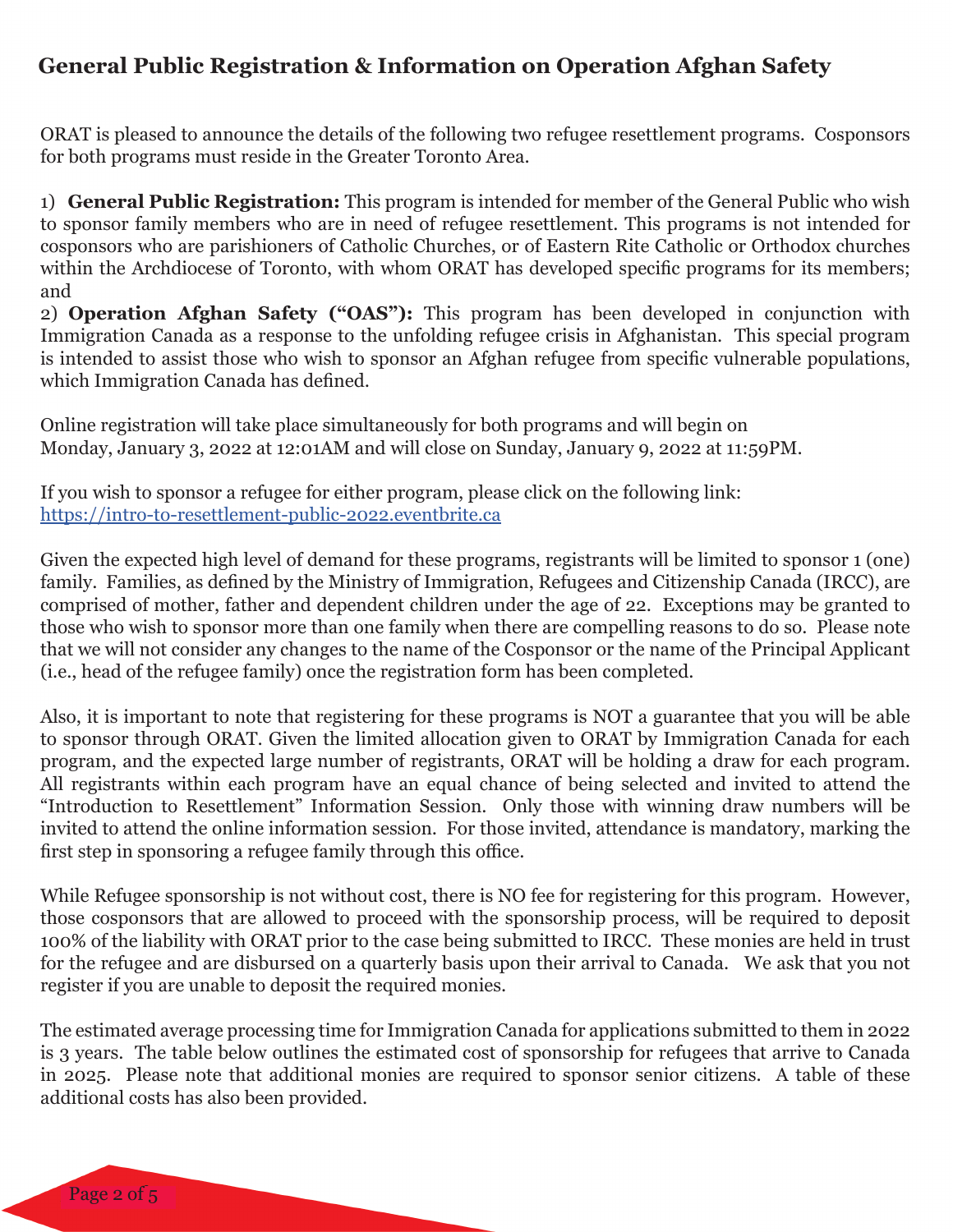# **Sponsorship Cost Table**

| Family<br><b>Size</b>                                 | <b>Estimated Sponsorship Cost</b><br>Assumes a 3 Year Average Processing Time Between Submission and Arrival |                                                                                                                                                                                                                                                                                                                                                                           |  |  |  |  |  |  |
|-------------------------------------------------------|--------------------------------------------------------------------------------------------------------------|---------------------------------------------------------------------------------------------------------------------------------------------------------------------------------------------------------------------------------------------------------------------------------------------------------------------------------------------------------------------------|--|--|--|--|--|--|
| $\mathbf{1}$                                          | \$18,900                                                                                                     | <b>Dependent Adults:</b> Based on an Average Processing Time of 3 years,                                                                                                                                                                                                                                                                                                  |  |  |  |  |  |  |
| $\overline{2}$                                        | \$27,900                                                                                                     | and using Immigration Canada's ("IRCC") definition, all unmarried<br>children age 15 to 21 will be considered as dependent adults. For the<br>purposes of IRCC forms, dependent adults are considered as part of the<br>family unit, and are to be included in the one set of forms for the family.<br>However, IRCC treats dependent adults differently from a financial |  |  |  |  |  |  |
| 3                                                     | \$29,900                                                                                                     |                                                                                                                                                                                                                                                                                                                                                                           |  |  |  |  |  |  |
| $\overline{4}$                                        | \$32,500                                                                                                     | perspective, requiring additional monies to be provided for every<br>dependent adult in the family. For example: The finances required for a                                                                                                                                                                                                                              |  |  |  |  |  |  |
| 5                                                     | \$35,000                                                                                                     | family of 4 (father, mother, one child age 12, and one child age 18) are to<br>be calculated as a family of $3 + 1$ (\$29,900+\$18,900=\$48,800) and not                                                                                                                                                                                                                  |  |  |  |  |  |  |
| 6                                                     | \$36,800                                                                                                     | as a family of 4 (\$32,500). Please take this into consideration when<br>calculating the total cost of sponsorship.                                                                                                                                                                                                                                                       |  |  |  |  |  |  |
| 7 of more,<br>for each<br>additional<br>member<br>add |                                                                                                              | <b>Seniors:</b> When sponsoring a senior(s) (age 62 or older) you will be<br>asked to deposit additional funds, in accordance with RAP policy.                                                                                                                                                                                                                            |  |  |  |  |  |  |
|                                                       | \$1,500                                                                                                      | Note: If, at or prior to the time of arrival, financial liabilities (RAP<br>Rates) are higher than the estimated figures presented herein,<br>cosponsors will be required to deposit additional funds with the<br>Archdiocese of Toronto.                                                                                                                                 |  |  |  |  |  |  |

# **Additional Funds Required for Seniors**

| <b>Single Senior</b><br>(Without<br>Dependents)                                                                                                                          |       | <b>Single Senior</b><br>(With<br>Dependents) |       | Couple<br>(1 Senior)<br>(With or<br>Without<br>Dependents) |       | Couple<br>(2 Seniors)<br>(With or<br>Without<br>Dependents) |        |  |
|--------------------------------------------------------------------------------------------------------------------------------------------------------------------------|-------|----------------------------------------------|-------|------------------------------------------------------------|-------|-------------------------------------------------------------|--------|--|
| \$                                                                                                                                                                       | 5,800 | \$                                           | 8,100 | \$                                                         | 8,300 | \$                                                          | 13,200 |  |
| The funds required to sponsor a senior or seniors is to be added to the<br>sponsorship cost for the corresponding family size outlined in the<br>Sponsorship Cost Table. |       |                                              |       |                                                            |       |                                                             |        |  |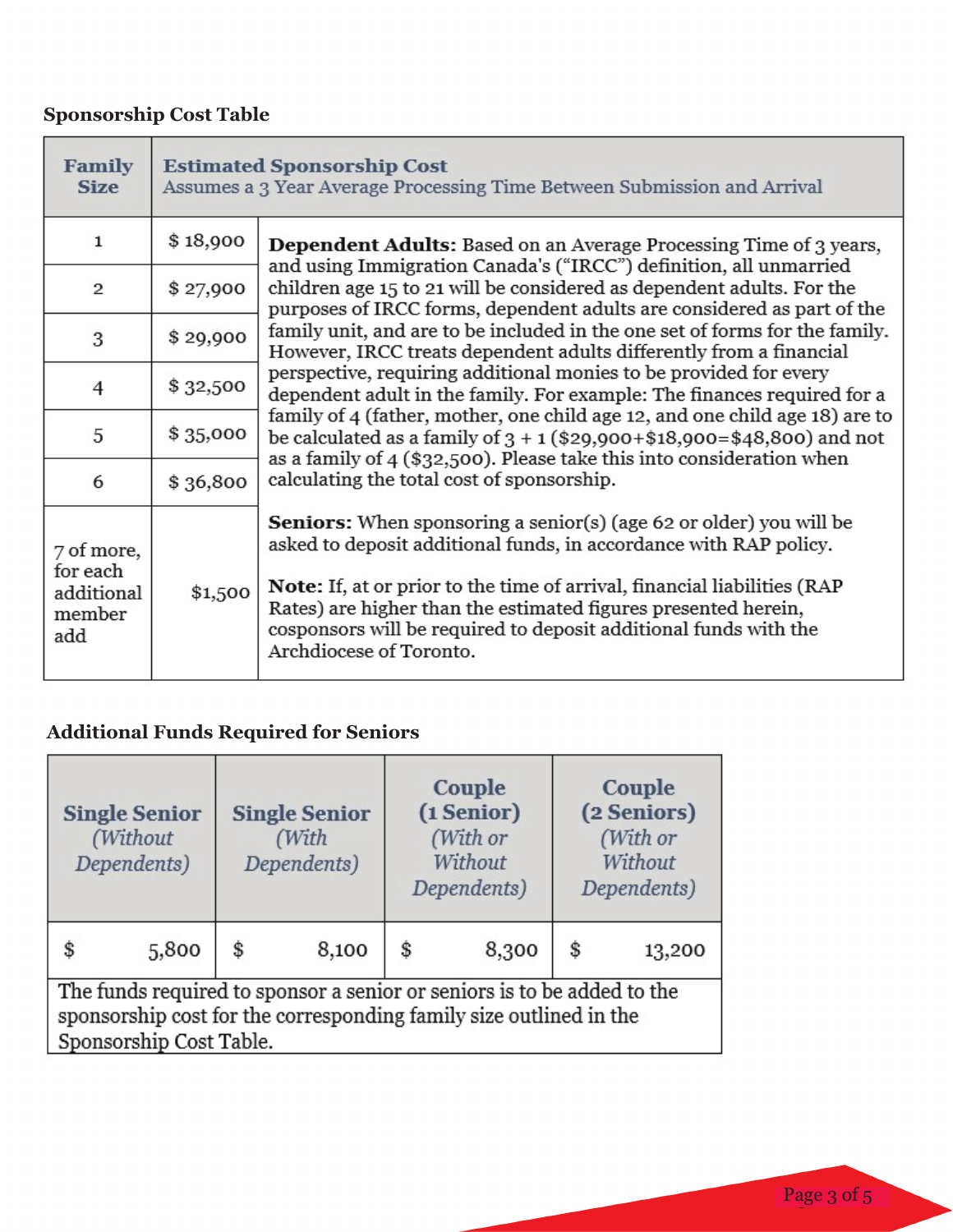### **Questions & Answers (Q&A)**

*Source RSTP Bulletin November 19, 2021*

#### **Q. What criteria does the visa office consider in determining which sponsorship case file is selected in queue/for review? Is the principle of first-in first-out (FIFA) applied in processing cases?**

**A.** Yes, the principle of first in, first out is the primary principle for processing in the PSR caseload. In very rare circumstances, where the vulnerability of the client or where there is an emergent protection requirement usually associated with refoulement, usually flagged by UNHCR, IRCC will prioritize those cases. The Minister's office may request to prioritize the resettlement of populations using a public policy. Please note that the UNHCR only flags GAR cases, for PSR cases, the sponsors must attach additional documentation to the application to flag the case.

For more detailed information regarding Cases for Priority or Special Processing, please visit the Government of Canada website: **[HERE](https://www.canada.ca/en/immigration-refugees-citizenship/corporate/publications-manuals/operational-bulletins-manuals/refugee-protection/resettlement/priority-special.html)**

To understand how "vulnerable" cases may be defined and for examples of some emergent protection needs/requirements, please read our document: **[HERE](https://www.rstp.ca/wp-content/uploads/2021/11/Understanding-Vulnerability-Document.pdf)**

#### **Q. Checking one's application status on the government website does not seem to work or have any useful information. Is there a better solution for refugees who are concerned for the delay in their application?**

**A..**Processing times have been made worse during the pandemic. IRCC are aware that much of the information online regarding processing times is out of date. They (IRCC) are actively working with colleagues in their department to see how they can better reflect those challenges into the stated published processing times.

The online tool provides a general idea of where your application might be at but not where it might be in terms of the refugee processing stage. If you still have not received information about where your application is at **after 6 months**, please contact the IRCC Call Center.

They can and do follow up with missions for updates and they are the most reliable resource available to sponsors at this time. As you can appreciate, the inquiries within all levels of the department are through the roof. At this time, the call center is the best available information that we collectively have access to right now.